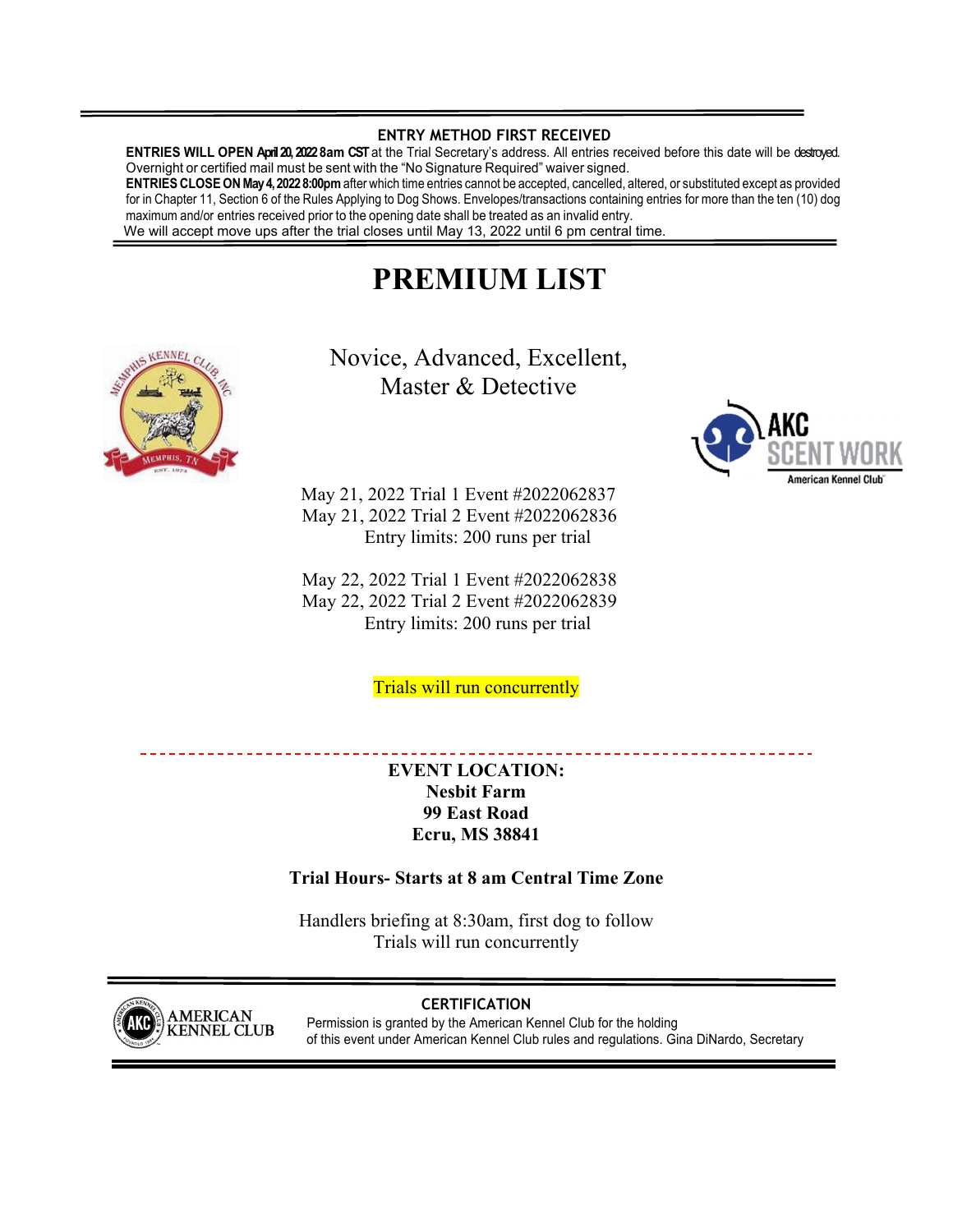## **OFFICERS AND DIRECTORS**

President: Pam Ireland Vice President: Michelle Tribble Secretary: Kim Harwood, 2700 Lombardy Ave, Memphis, TN 38111 Treasurer: Virginia Wilson

| <b>TRIAL CHAIR</b>              | <b>TRIAL SECRETARY</b> |
|---------------------------------|------------------------|
| Mike Nesbit                     | Nancy Nesbit           |
| 99 East Road                    | 99 East Road           |
| Ecru, MS 38841                  | Ecru, MS 38841         |
| 901-240-8249                    | 901-240-7945           |
| $nesbitm(\omega)$ bellsouth.net | nesbitm@bellsouth.net  |
|                                 |                        |

# **EVENT COMMITTEE**

Mike Nesbit, Trial Chair Debb Taylor Virginia Kinard Eileen McGinley Nancy Nesbit, Trial Secretary

# **EMERGENCY SERVICES**

## **SHOW VETERINARIAN** (ON CALL)

*Dilworth Small Aminal Hospital 2214 West Jackson Tupelo, MS 38801 662‐842‐1118*

## **JUDGES AND ASSIGNMENTS**

**Donna Eddins 75954, Bartlett, TN Lise Pedigo 105413 Murfreesboro, TN Cheryl Tisdale 94543, Murfreesboro, TN Corrine Dreyfus 102351, Wetumpka, AL Kimberly Melton Hall 102379, Bardstown, KY**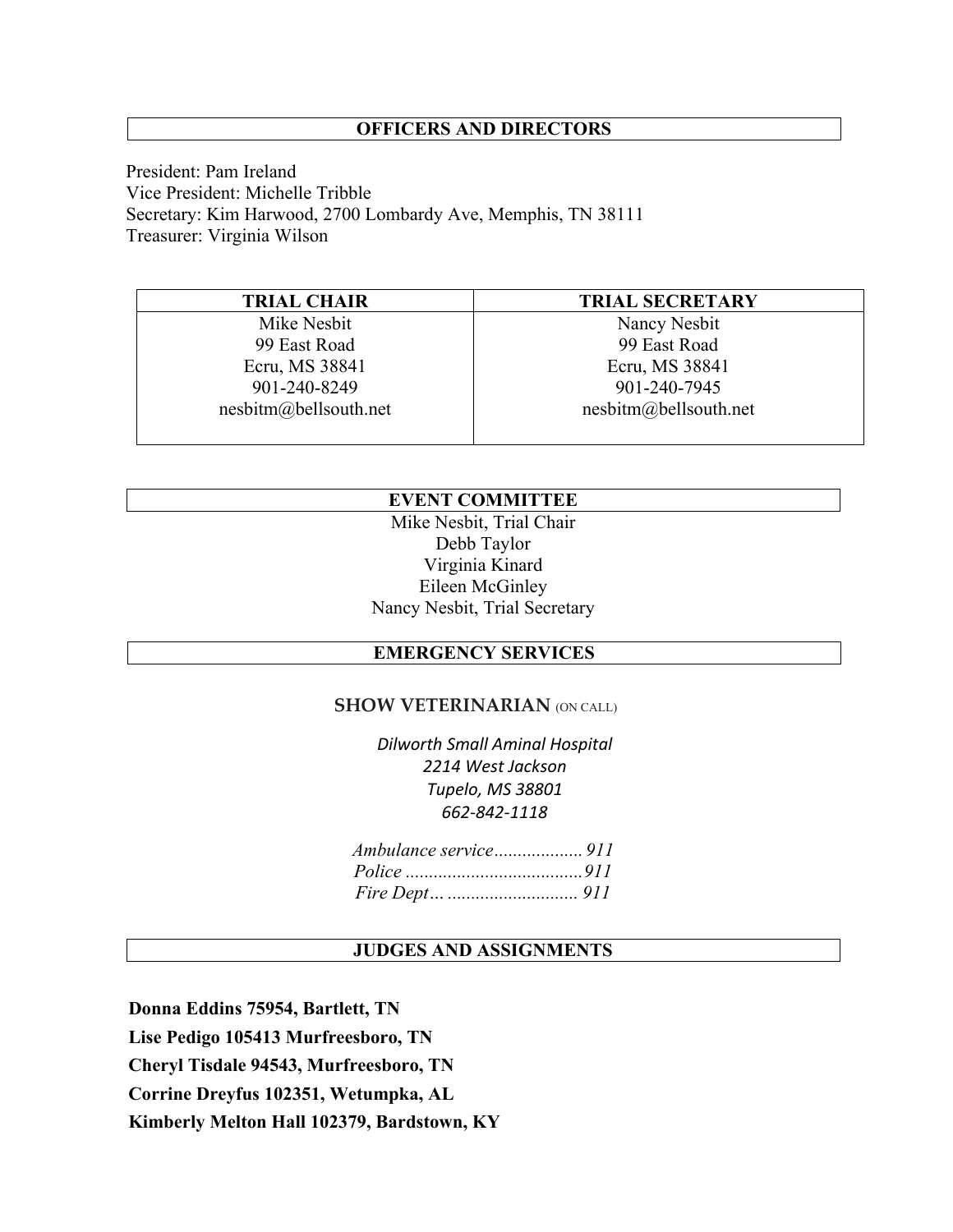|                       | <b>Saturday Both Trials</b> | <b>Sunday Both Trials</b> |
|-----------------------|-----------------------------|---------------------------|
| <b>Containers and</b> | <b>Corrine Dreyfus</b>      | <b>Kimberly Hall</b>      |
| <b>Handler</b>        |                             |                           |
| <b>Discrimination</b> |                             |                           |
| <b>Novice</b>         |                             |                           |
| <b>Interior</b>       | <b>Lise Pedigo</b>          | <b>Cheryl Tisdale</b>     |
| <b>Exterior and</b>   | <b>Cheryl Tisdale</b>       | <b>Lise Pedigo</b>        |
| <b>Handler</b>        |                             |                           |
| <b>Discrimination</b> |                             |                           |
| Advanced              |                             |                           |
| <b>Buried and</b>     | <b>Kimberly Hall</b>        | <b>Corrine Dreyfus</b>    |
| <b>Handler</b>        |                             |                           |
| <b>Discrimination</b> |                             |                           |
| <b>Excellent and</b>  |                             |                           |
| <b>Master</b>         |                             |                           |
| <b>Detective</b>      | <b>Donna Eddins</b>         | <b>Donna Eddins</b>       |

**Move Ups WILL be offered between Trials 1 & 2 and between each day. Make sure you have provided the secretary the move up form before you show in the second trial. Please obtain a move up form from the trial secretary and turn in for each subsequent trial.** 

## **HANDLER DISCRIMINATION DIVISION**

**Handler Discrimination** classes are titling classes in which the targeted scent is that of the handler themselves. Handlers are required to provide their own scented articles in a plastic bag. For the Novice class, one cotton glove or cotton sock and for the Advanced and Excellent classes one cotton ball or cotton swab. For Master Class three cotton balls or 3 cotton swabs.

## **DOG ELIGIBLE TO ENTER**

This trial is open to all dogs SIX (6) months of age or older that are registered with the American Kennel Club or that have AKC Limited Registration, Purebred Alternative Listing/Indefinite Listing Privileges (PAL/ILP), an AKC Canine Partners listing number or approved Foundation Stock Service (FSS) breeds are eligible to participate. Dogs with a Purebred Alternative Listing/Indefinite Listing Privileges (PAL/ILP) or an AKC Canine Partners listing number must be spayed or neutered in order to compete. Wherever the word "dog" is used in these regulations it includes both sexes. Dogs with physical challenges (including amputees) are eligible to participate provided that, in the opinion of the judge, the dog displays no sign of physical discomfort and can safely complete the search. Deaf and blind dogs are allowed to enter. Dogs that are both deaf and blind are able to participate so long as the handler is in control of the dog at all times, the dog can complete the requirements of the class, and the dog does not appear to be under undue stress in the opinion of the judge. Females in season may not participate; aggressive dogs, or dogs suffering from an injury, or illness which may affect the dog's physical or mental performance may not participate. No dog shall compete if it is sutured, bandaged, or has any visible wounds.

"Exhibitors should follow their veterinarian's recommendation to assure their dogs are free of internal and external parasites, any communicable diseases, and have appropriate vaccinations." Additionally, clubs should include any specific local or state health requirements; for example, proof of rabies vaccination.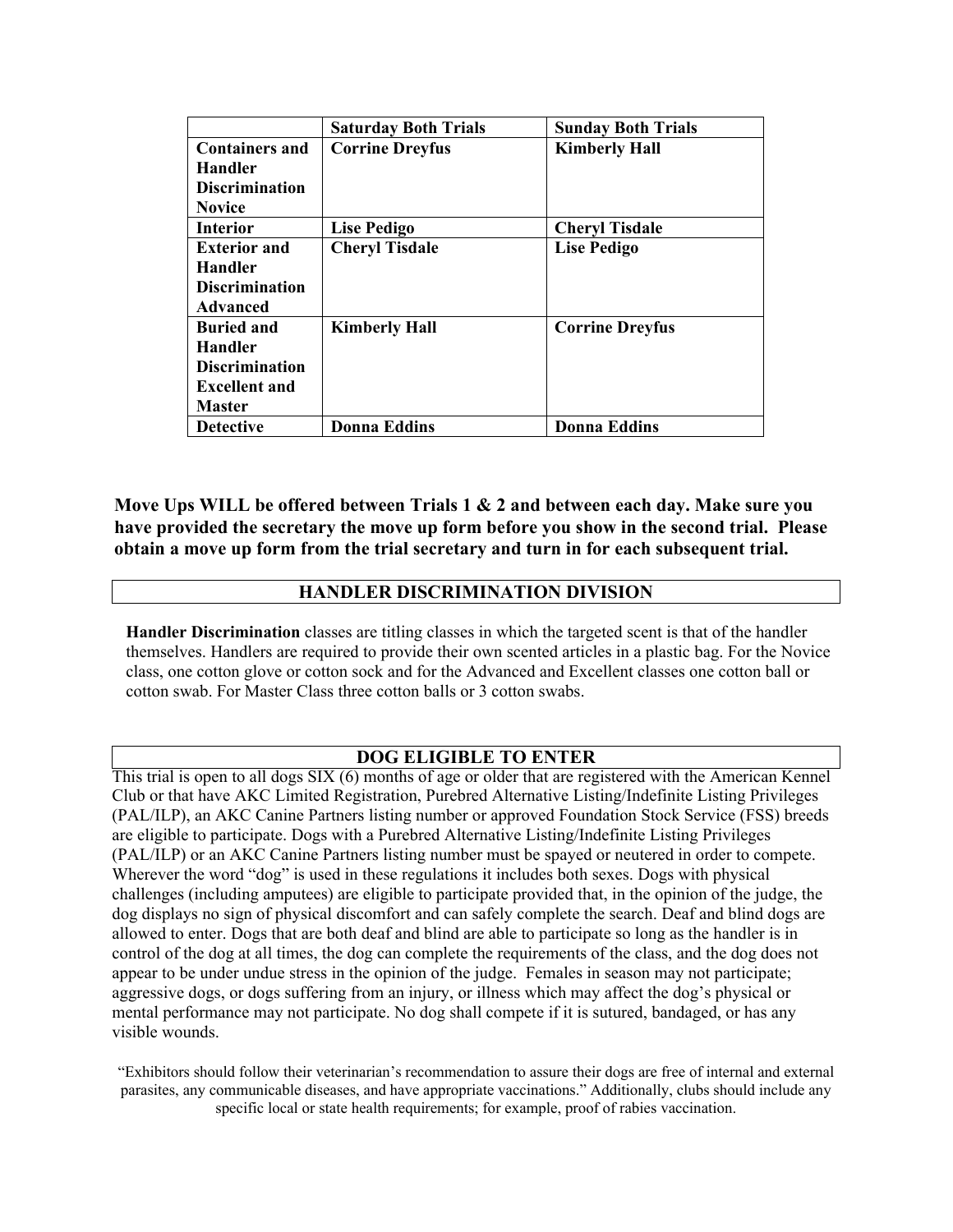## **ENTRY FEES PER ELEMENT PER TRIAL**

Each entry (includes a \$3.50 AKC recording fee) .................................... \$20 Detective entry (includes a \$3.50 AKC recording fee) ............................ \$45

## **MAIL ENTRY FORMS AND FEES TO:**

Nancy Nesbit 99 East Road Ecru, MS 38841

Please make checks payable to: **Memphis Kennel Club** 

No entries will be accepted hand delivered or by phone, email, or fax. Express mail entries must include the signature waiver allowing them to be left at the secretary's address. No entry shall be made and no entry shall be accepted which specifies any conditions as to its acceptance. You will be notified if you are in the trial only after the show closes.

**Illegible entries** (including early entries) will not be processed and will be destroyed. Returned checks do not constitute a valid entry and the Trial Secretary will add a \$30.00 fee for each returned check. Subsequent returned checks from the same exhibitors may result in further entries being accepted on a cash-only basis.

## **WAIT LIST INFORMATION**

A wait list will be maintained up until May 13, 2021 after which time no entries will be pulled from the wait list to enter the trial.

### **STAGING AREA, HANDLER'S BRIEFING, AND WARM-UP INFORMATION**

**Staging Area** will be out of view of search area(s). Staging area will include crating, warmup and waiting area, as well as the secretary table for check-ins and posting of running order and results.

**The Handler's Briefing** will take place in view of the search area prior to the start of each class, after the hide(s) have been set and after the Demo Dog has run. In the Handler's Briefing the judge will explain if there's an offleash option, number of hides, maximum height of hides and maximum time for the search. NO DOGS are to be present during the Handler's Briefing.

**A warm-up area** will be available. One labeled container per target odor being used in the trial on that day will be placed in the warm-up area. This will allow handler-dog teams to prepare themselves for the search prior to their run. Exhibitors should limit their warm-up to (2) two minutes or less. Blank containers will be in the warm-up area as well. The warm-up area is to be used exclusively for warming up the handler dog team prior their run. The warm-up area is not for training or relieving of the dog.

#### **SEARCH AREA AND RING CONDITIONS**

Search areas may be of any shape, and of the size specified in the Regulations for each class.

**Search Area Conditions**. Searches may be held indoors on concrete, matted, carpeted or tiled surfaces and outdoors on grass, gravel, sand, concrete, or asphalt surfaces.

**Search Area Sizes** will be as stated in the AKC Regulations.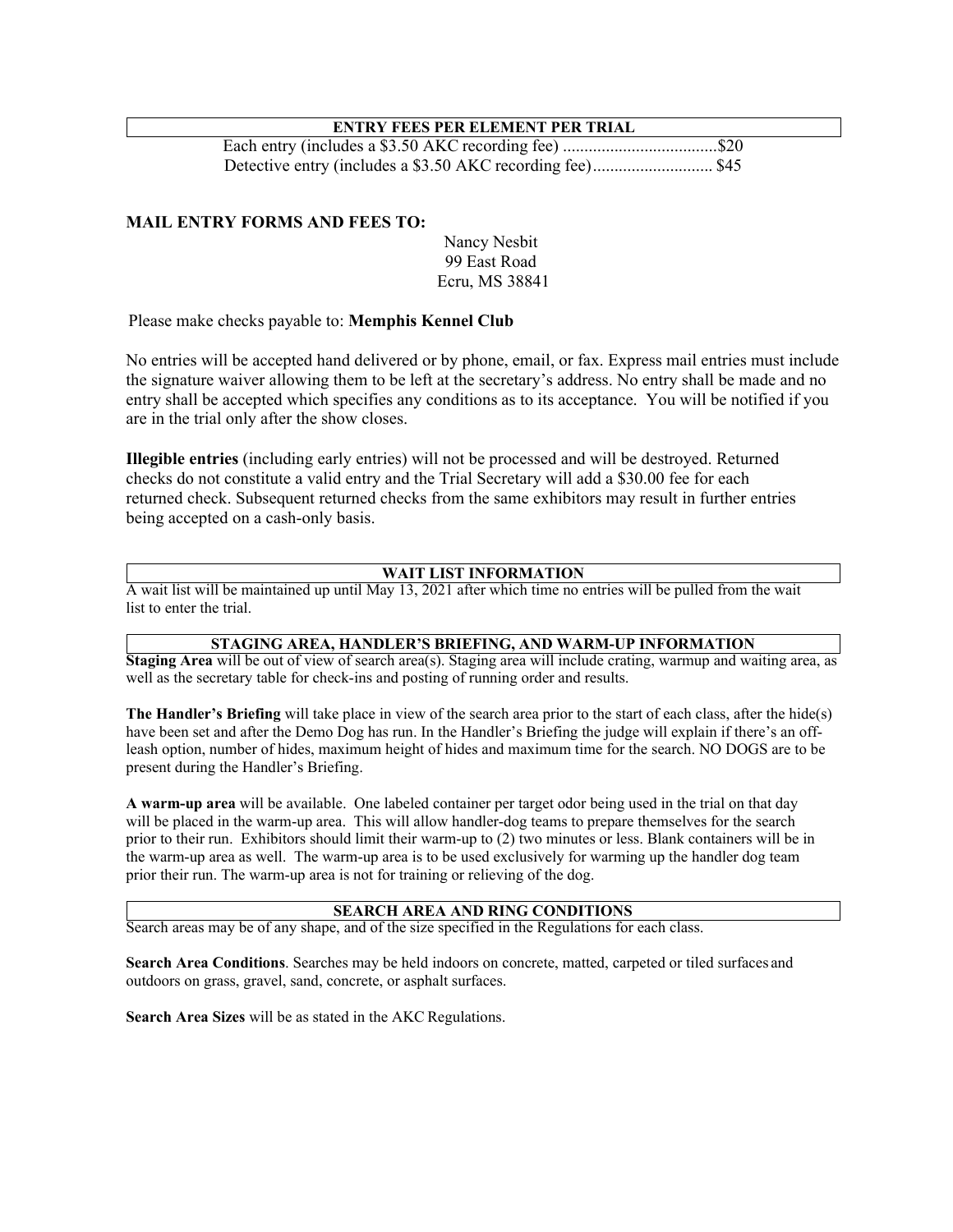## **ADDITIONAL SITE INFORMATION**

**Trial Site**. It is not appropriate to scout the trial location prior to the trial date. Many search locations are reallife environments and such visits may risk the host losing the opportunity to use the location in the future.

**Possession of Odors and Training**. Chapter 5. Section 35 of the Scent Work Regulations state "No person other than those engaged in the administration of a trial shall be in possession of any target odor when on the trial grounds. There shall be no training on the grounds of the AKC Scent Work trial, other than the designated warmup area".

**Spectator Area**. Spectators will be allowed. Spectators must check in with the show secretary or show chairman.

**Crating**. Plan to crate in your vehicles. Make sure you plan accordingly to make sure the dogs are comfortable.

**Exhibitors are responsible** for cleaning up after their dog(s). Any exhibitor failing to do so may be excused without benefit of refund if the Event Committee deems the exhibitor to be in violation of this requirement. Cleaning supplies and disposal sites will be available at various locations.

### **RIBBONS, AWARDS, AND PRIZES**

Placement ribbons will be awarded in each class as follows: First Place ............................................................................................................................ Blue Second Place… ................................................................................................................... Red Third Place… ...................................................................................................................... Yellow Fourth Place… .................................................................................................................... White Qualifying Score… ............................................................................................................. Dark Green

All classes will be awarded placement rosettes.

**A New Title, Level or Elite Rosette** will be awarded to all dog and handler teams finishing a title.

**A High In Trial Novice** rosette will be awarded to the team with the fewest faults/fastest time who qualifies in each of the Novice classes: Container, Buried, Exterior, and Interior.

**A High In Trial Advanced** rosette will be awarded to the team with the fewest faults/fastest time who qualifies in each of the Advanced classes: Container, Buried, Exterior, and Interior.

**A High In Trial Excellent** rosette will be awarded to the team with the fewest faults/fastest time who qualifies in each of the Excellent classes: Container, Buried, Interior and Exterior.

**A High In Trial Master** rosette will be awarded to the team with the fewest faults/fastest time who qualifies in each of the Master classes: Container, Buried, Interior and Exterior.

**A High Combined Division** rosette will be awarded at each level: Container, Buried, Exterior, Interior and Handler Discrimination

**A Detective** rosette will be awarded for any dog and handler teams qualifying in the detective class

**A Detective** rosette will be awarded for any dog and handler teams finishing the detective title.

All exhibitors should obtain a copy of the Regulations for Scent Work Trials by Downloading them from the American Kennel Club website.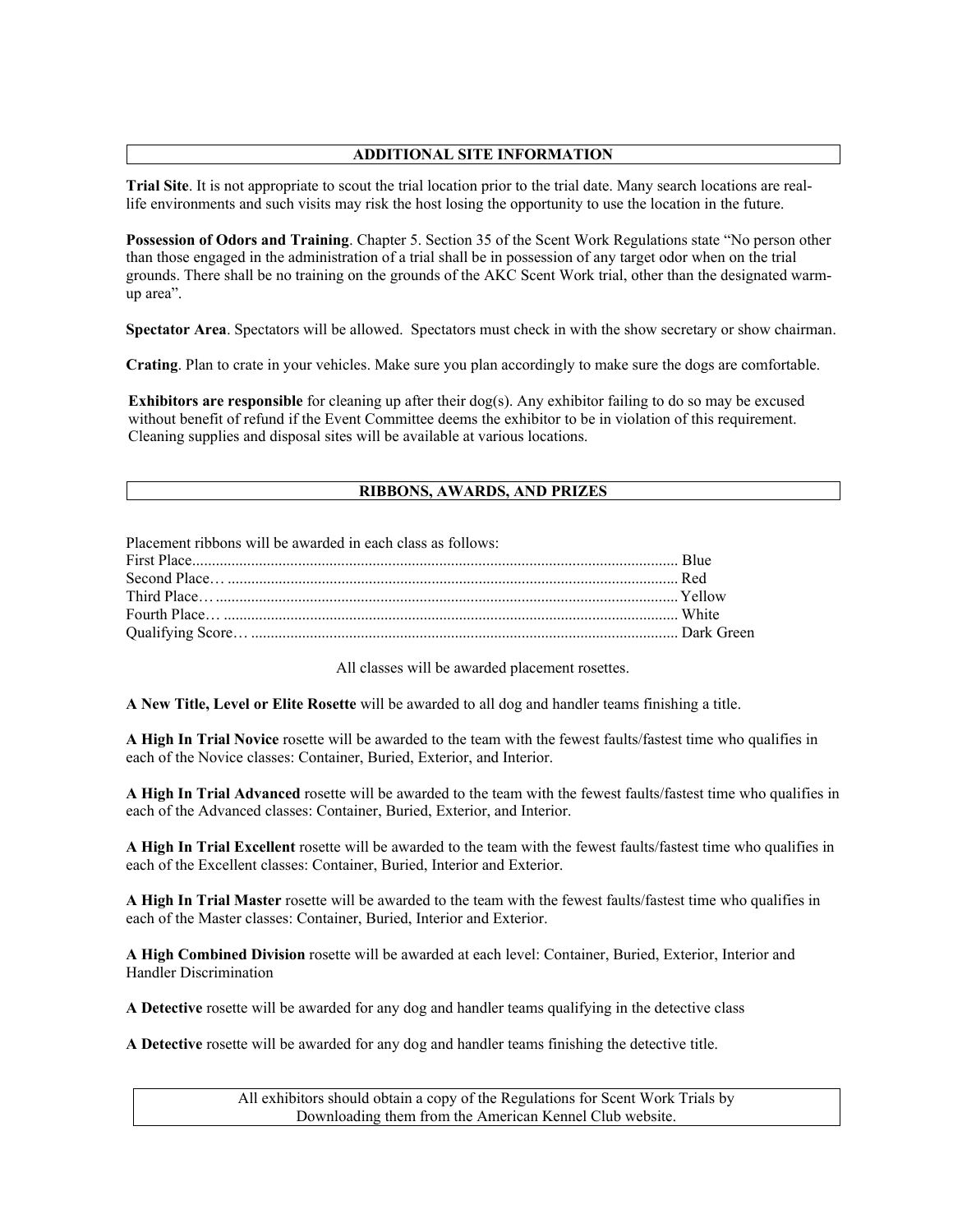#### **NOTICE TO EXHIBITORS**

- The safety of the dog is our primary concern. By entering this trial, exhibitors acknowledge that they are familiar with the rules and regulations of this sport, and that their dogs are familiar with and able to perform all searches safely. It is expressly understood that exhibitors alone are responsible for the behavior of their dogs and/or children. Any exhibitor whose dogs and/or children create an unnecessary disturbance or repeatedly engage in unsafe or disruptive behavior may, at the discretion of the trial committee, be asked to leave the show site. In such case, no refund of any fees paid will be made. The Memphis Kennel Club and its agents, employees, etc. or trial site owners, will assume no responsibilities for any loss, damage or injury sustained by exhibitors or handlers, or to any of their dogs or property and further assumes no responsibility for injury to children. The Memphis Kennel Club reserves the right to decline entries for cause and may remove any dog on account of aggression. No one shall have any recourse or claim against the Memphis Kennel Club or any official thereof.
- Collars, Leashes and Harnesses. During searches, dogs must wear a properly fitted collar or harness approved by the judge. A wearable camera such as a Go Pro may be mounted to the dog's harness, if desired. Leashes may be of any length and/or retractable. The leash should be made of plain, pliable material.
- All dogs must be on leash at all times. Dogs must enter and exit the search area with the leash attached to the collar or harness, including when waiting in the search area before and after the search. An offleash option may be offered at the discretion of the judge, only if the area is completely enclosed.
- MKC reserves the right to rescue any dog that may be in distress in a vehicle, including being held harmless for damage to the vehicle.
- No awards will be mailed.
- No alcoholic beverages allowed on the trial site.

#### **REFUNDS**

No entry fee will be refunded if the trial cannot open or be completed by reason of riots, civil disturbances, fire, an act of God, public emergency, act of a public enemy, or any other cause beyond the control of the organizing committee. No entry fee will be refunded in the event a dog is absent, disqualified, excused, or barred from competition by the action of the Trial Committee. Dogs pulled after closing because of injury or other medical condition are not eligible for a refund.

**Bitches in season** will be refunded the full entry fee minus \$5/entry. Notification in writing from veterinarian must be given to the trial secretary no later than one half hour prior to the start of the first class of the day of the trial.

#### **RINGSIDE**

**Judges are not required to wait for dogs**. The Owner of each dog is solely responsible for having it ready at the search area when it is to be judged. The Club has no responsibility to provide service through a public address system or stewards or runners for the purpose of calling or locating dogs that are not brought into the ring when required.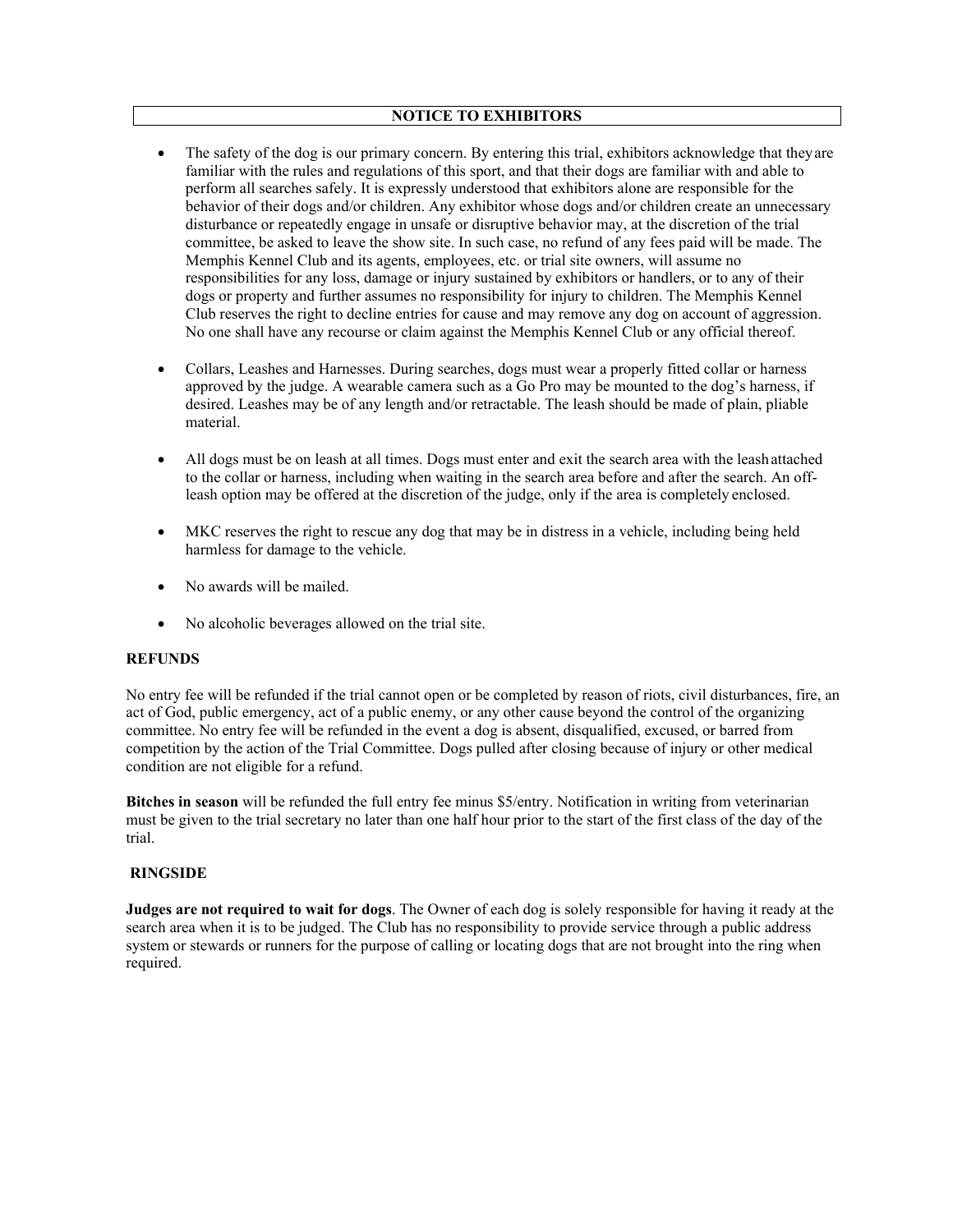# **HOTELS FOR TRIAL:**

Please contact the individual hotels to verify acceptance of dogs; and size and number of dog limits, or any pet deposits or fees that may be required.

> Hampton Inn 320 Coulter Cove New Albany, MS 38652 662-534-7722

**NOTICE:** Hotels/motels are considered part of the trial site. All AKC Rules and Regulations apply. Our Trial Committee will handle complaints lodged against any exhibitor. Please do not allow your dog to destroy property or disturb other guests, and please pick up after your dog. Any infringements will lead to disciplinary action.

# **DIRECTIONS TO THE TRIAL SITE**

 From east or west on Interstate 22 (U.S. Hwy 78), exit 64 New Albany (State Hwy. 15) South. Continue approximately 8 ½ miles to State Road 345 (Main Street). There is a red light, left turn only to downtown Ecru. Continue on Main Street 1 ½ miles to East Road. Turn left onto East Road. The show site is the first house on the left.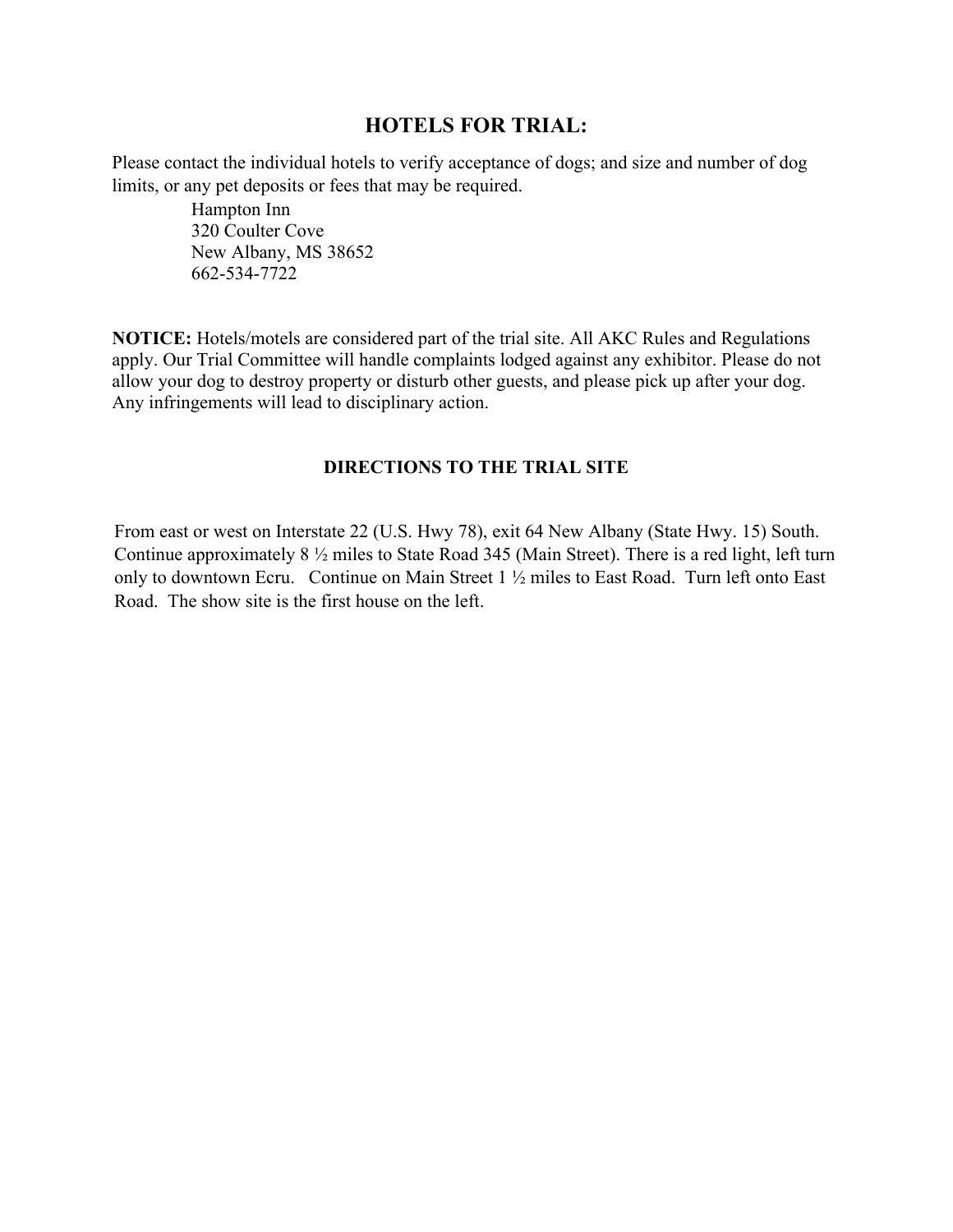

# **AKC Official Scent Work Entry Form**

|           | <b>Container</b>         | <b>Interior</b>            | <b>Exterior</b>            | <b>Buried</b>            | <b>Handler</b>        | <b>Detective</b>     |
|-----------|--------------------------|----------------------------|----------------------------|--------------------------|-----------------------|----------------------|
|           | <b>T1 T2</b>             | <b>T1 T2</b>               | <b>T1 T2</b>               | <b>T1 T2</b>             | <b>Discrimination</b> |                      |
|           |                          |                            |                            |                          | <b>T1 T2</b>          | T <sub>2</sub><br>T1 |
| Sat       | $\Box$ $\Box$ Adv        | $\Box$ $\Box$ Adv          | $\square \square$ Adv      | $\Box$ $\Box$ Adv        | $\Box\Box$ Adv        | □<br>Е               |
| 5/21/2022 | $\Box$ Novice A          | $\Box$ Novice A            | $\square \square$ Novice A | $\Box$ Novice A          | $\Box$ Novice A       |                      |
|           | $\Box \Box$ Novice B     | $\Box$ Novice B            | $\Box$ Novice B            | $\Box$ Novice B          | $\Box$ Novice B       |                      |
|           | $\square \square$ Master | $\square \square$ Master   | $\square \square$ Master   | $\square \square$ Master | □□Master              |                      |
|           | $\square \square$ Exc    | $\square \square$ Exc      | $\square \square$ Exc      | $\square \square$ Exc    | $\Box$ Exc            |                      |
| Sun       | $\Box$ $\Box$ Adv        | $\Box$ $\Box$ Adv          | $\Box$ $\Box$ Adv          | $\Box$ $\Box$ Adv        | $\Box$ Adv            | П<br>п               |
| 5/22/2022 | $\Box$ Novice A          | $\square \square$ Novice A | $\Box$ Novice A            | $\Box$ Novice A          | $\Box \Box$ Novice A  |                      |
|           | $\Box$ Novice B          | $\Box$ Novice B            | $\Box$ Novice B            | $\Box$ Novice B          | $\Box \Box$ Novice B  |                      |
|           | $\square \square$ Master | $\square \square$ Master   | $\square \square$ Master   | $\square \square$ Master | □□Master              |                      |
|           | $\square \square$ Exc    | $\square \square$ Exc      | $\square \square$ Exc      | $\square \square$ Exc    | $\square \square$ Exc |                      |

## *Entry fees: \$20 per class each trial \$45 Detective level each trial*

*Make checks payable to Memphis Kennel Club or MKC Mail to: Nancy Nesbit, 99 East Road, Ecru, MS 38841*

| <b>Number of Regular Classes Entered_</b> | _x \$20 = \$ |
|-------------------------------------------|--------------|
|-------------------------------------------|--------------|

**Detective Classes Entered x \$45 = \$** 

## **Trial Secretary will add a \$30.00 collection fee to the amount of each returned check.**

| <b>AKC Registered Name</b>                                                   |               |         |     | <b>Registration Number</b> |
|------------------------------------------------------------------------------|---------------|---------|-----|----------------------------|
|                                                                              |               |         |     | □ AKC/PAL/ILP/CP □ Foreign |
| Call name                                                                    | Date of birth |         | Sex |                            |
| <b>Breed</b>                                                                 |               | Variety |     |                            |
| Breeder                                                                      |               |         |     |                            |
| Sire                                                                         |               |         |     |                            |
| Dam                                                                          |               |         |     |                            |
| Owner                                                                        |               |         |     |                            |
| Owner's Address                                                              |               |         |     |                            |
| City                                                                         |               | State   | Zip |                            |
| Telephone                                                                    | Email         |         |     |                            |
| Handler name (if different from owner):<br>Junior Handler # (if applicable): |               |         |     |                            |